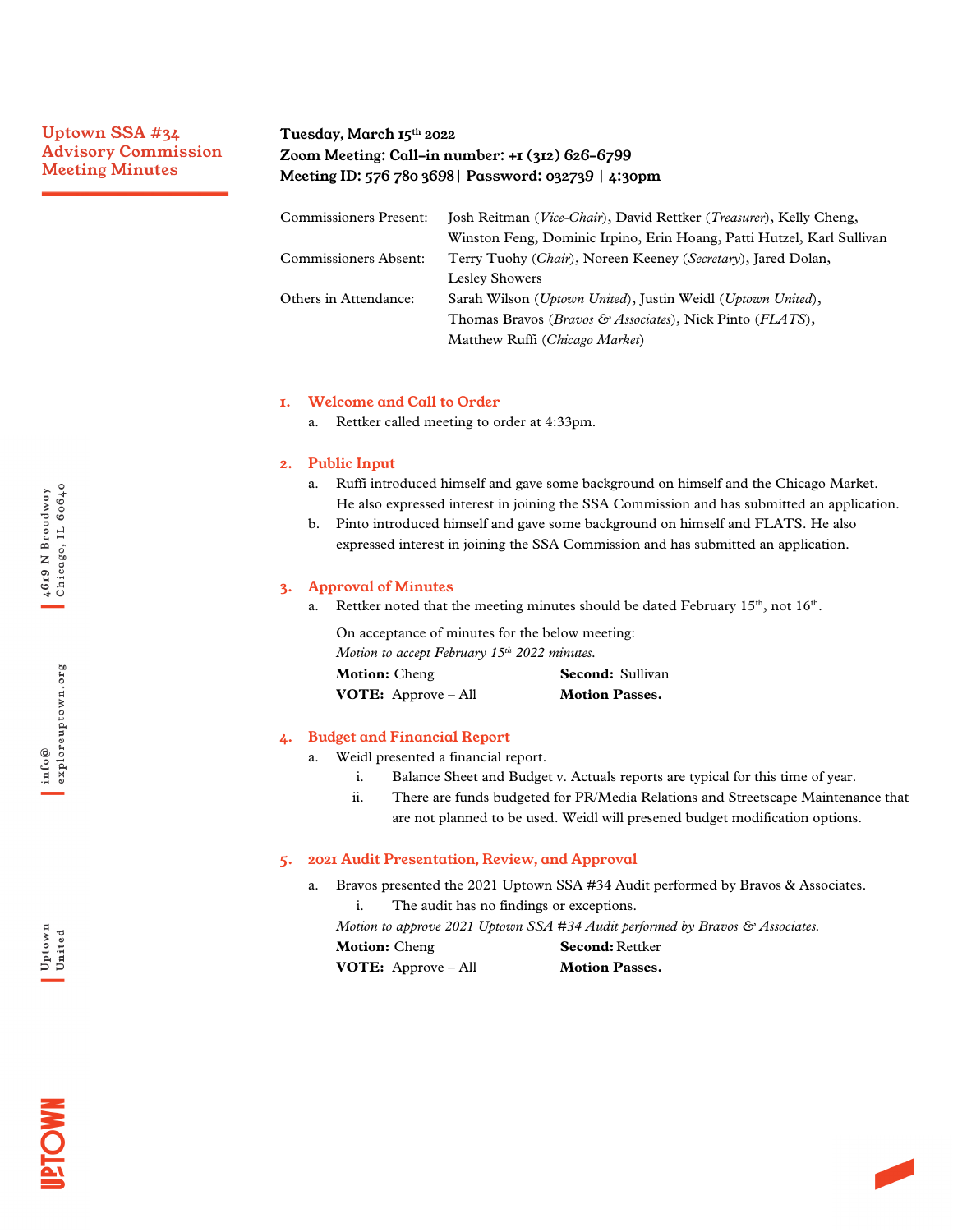## 6. Public Art Grant Program

- a. Weidl presented a public art grant request for \$10,000 from Jesse Hora for a façade mural project located at Elim Wig & Hair on the 4600 Block of North Broadway.
	- i. Rettker commented that the project appears to be more of a facde renovation than an public art project.
	- ii. Sullivan commented that the artwork does not promote a product or service. . *Motion to approve \$10,000 public art grant request from Jesse Hora:*

| <b>Motion:</b> Cheng          | <b>Second:</b> Rettker |                      |
|-------------------------------|------------------------|----------------------|
| <b>VOTE:</b> Approve $-$ None | $Oppose - All$         | <b>Motion Fails.</b> |

*Motion to approve \$7,500 public art grant request from Jesse Hora:* **Motion:** Cheng **Second:**Irpino **VOTE:** Approve – Sullivan, Irpino, Hoang Oppose – Rettker, Reitman, Cheng, Hutzel **Motion Fails.**

b. Weidl presented a \$30,000 public art grant request from Graceland Cemetery for a collaborative public art project that would fund the installation of either thirty (30) 9'x9' murals or fifty (50) 4'x4' mural panels on the east facing wall of Graceland Cemtery, facing the CTA train and Challenger Bark Park. The 4'x4' panels could be painted off-site.

| Motion to approve \$30,000 for the Graceand Walls project. |                        |
|------------------------------------------------------------|------------------------|
| <b>Motion:</b> Cheng                                       | <b>Second: Rettker</b> |
| <b>VOTE:</b> Approve $-$ All                               | <b>Motion Passes.</b>  |

#### 7. Community Event Grant Program

a. Weidl presented a community event grant request for \$1,00 from Voice of the People in Uptown for a Juneteenth Celebration. Attendance of 240-300 folks is anticipated. Other grants awarded this year have averaged closer to \$1.00 per attendee.

|                              | Irpino commented that \$500 seems more inline for this event.         |
|------------------------------|-----------------------------------------------------------------------|
|                              | Motion to approve \$500 community event grant to Voice of the People: |
| <b>Motion:</b> Irpino        | <b>Second:</b> Rettker                                                |
| <b>VOTE:</b> Approve $-$ All | <b>Motion Passes.</b>                                                 |

b. Weidl presented a community event grant request for \$5,000 from Chicago Market for a weekly Farmers Market at 4620 North Broadway from May – November. *Motion to approve \$5,000 community event grant to Chicago Market:* **Motion:** Irpino **Second:** Reitman

**VOTE:** Approve – All Abstain – Hutzel, Reitman, Irpino **Motion Passes.**

### 8. Clifton Avenue Lighting

a. Weidl presented a proposal from Bonus Eletcric to install overhead lights on Clifton Avenue.

*Motion to approve \$17,500 for Clifton Avenue Lighting:*

| <b>Motion: Reitman</b> |                 | <b>Second:</b> Sullivan |
|------------------------|-----------------|-------------------------|
| VOTE:                  | $Approve - All$ | <b>Motion Passes.</b>   |